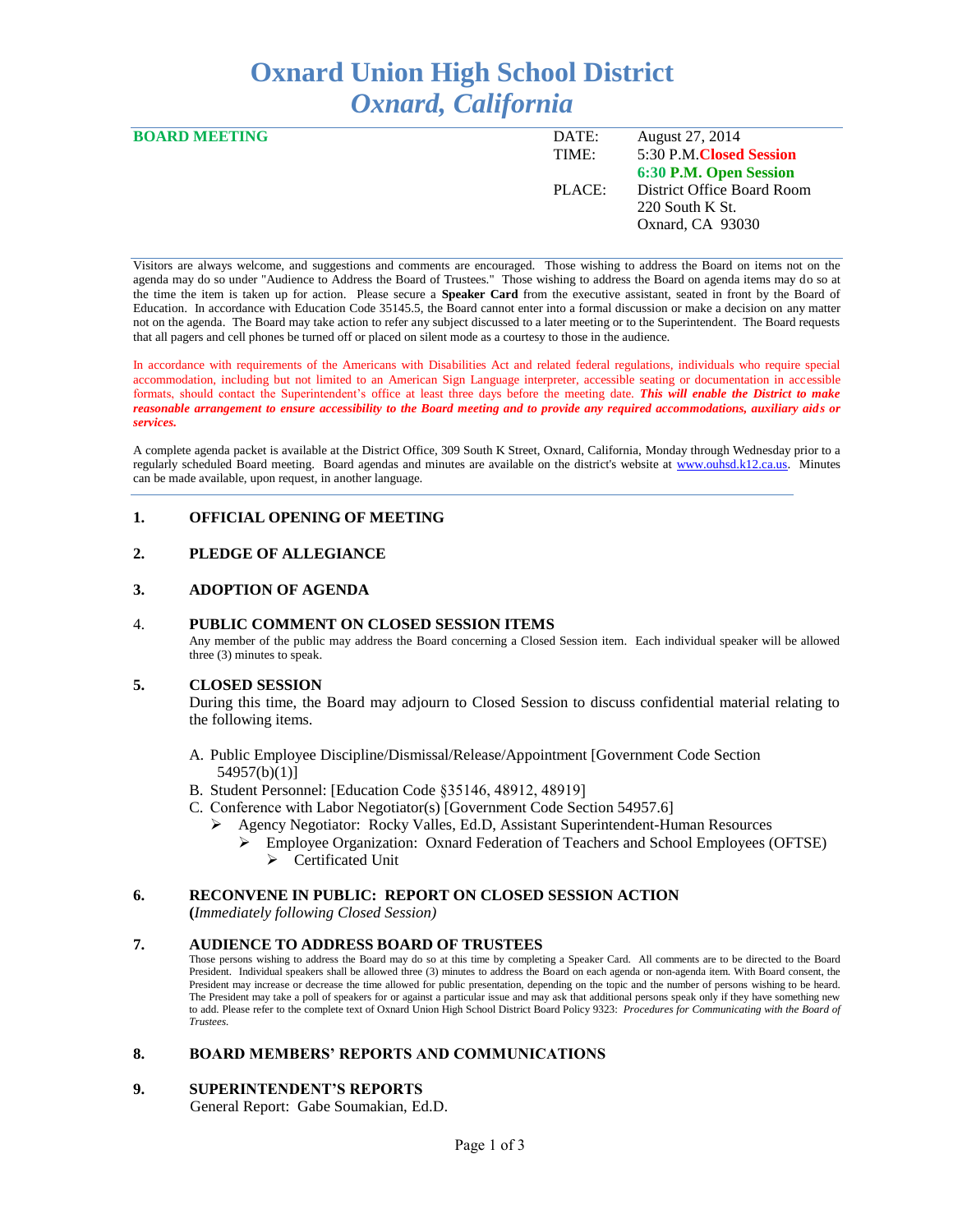Board Meeting Agenda August 27, 2014

# **10. REPORTS TO THE BOARD**

- A. OUHSD Achievement Report Lisa Brown, Gregory O'Brien
- B. Summer School Summary Report Gregory O'Brien

## **11. CONSENT CALENDAR**

- A. Consideration of Approval of Notice of Completion for the Floor Refinishing Projects at Camarillo, Channel Islands, Hueneme, Oxnard, Pacifica and Rio Mesa High Schools by Pacific Floor Company
- B. Consideration of Approval of Notice of Completion for the Tree Trimming Project at Camarillo, Channel Islands, Frontier, Hueneme, Oxnard, Pacifica, Rio Mesa and both Adult School Locations
- C. Consideration of Approval of Notice of Completion for the Five (5) Classroom Floor Replacements at Channel Island High School by Kiwitt's General Building
- D. Consideration of Approval of Purchase Orders and Direct Pays, July 31 August 13, 2014
- E. Consideration of Approval of Agreement between Oxnard Union High School District and Ventura County SELPA for Occupational Therapy Services for the 2014-2015 School Year
- F. Consideration of Approval of Agreement between Oxnard Union High School District and Ventura County SELPA for Social/Emotional Services for the 2014-2015 School Year
- G. Consideration of First Amendment to Agreement between Oxnard Union High School District and Elisabeth Cheryl Fletcher ECF Speech & Associates Integrated Therapy Services Inc.
- H. Consideration of First Amendment to Agreements between Oxnard Union High School District and Neuropsychology Partners
- I. Consideration of Approval of 2014-2015 Instructional Minutes
- J. Consideration of Approval of New Course Approvals for Oxnard Adult School: CTE Courses available at VCOE Career Education Center; Criminal Justice, Dental Assisting, Emergency First Responder, and Unmanned Aerial Vehicle Courses
- K. Consideration of Approval of Agreement to Establish Oxnard Adult School as an Authorized High School Equivalency Test (HISET) Test Center
- L. Consideration of Approval of Stipulated Student Expulsion by Agreement of the School Principal, the Student, and the Students' Parent/Guardian, as per Board Policy 5144, Section 22
- M. Consideration to Approve the Memorandum of Agreement between Oxnard Union High School District and DRAGG/Oxnard Police Department –Daniel Shrubb and Charles Woodruff, Program **Directors**
- N. Consideration of Approval of the THRIVE-Truancy Habits Reduced Increases Vital Education (SARB/Truancy Funding Program)
- O. Consideration of Approval of Certificated and Classified Personnel
- P. Consideration of Approval of Teaching Internship Contract Between California Lutheran University and Oxnard Union High School District
- Q. Consideration of Approval of Job Description Revision: Network Administrator
- R. Consideration of Deletion of Oxnard Union High School District Board Bylaw 9210: *Qualifications*

## **12. ACTION ITEMS**

- A. Consideration of Acceptance of OUHSD District Overarching Goals for 2014-2015
- B. Consideration of Approval of Donations, June 16 August 18, 2014
- C. Consideration of Approval of the 2013-2014 Unaudited Actuals, Fiscal Year 2013-2014
- D. Consideration of Adoption of Resolution No. 14-38, Resolution Closing Fund 212, Qualified School Construction Bonds, Building
- E. Consideration of Adoption of Resolution No. 14-39, Resolution to Close Fund 351, County School Facilities Fund for Modernization of School Facilities
- F. Consideration of Adoption of Resolution No. 14-40, Resolution Closing Fund 407, Special Reserve Fund for Capital Outlay Projects
- G. Consideration of Adoption of Resolution No. 14-41, Resolution for Adopting the "GANN" Limit